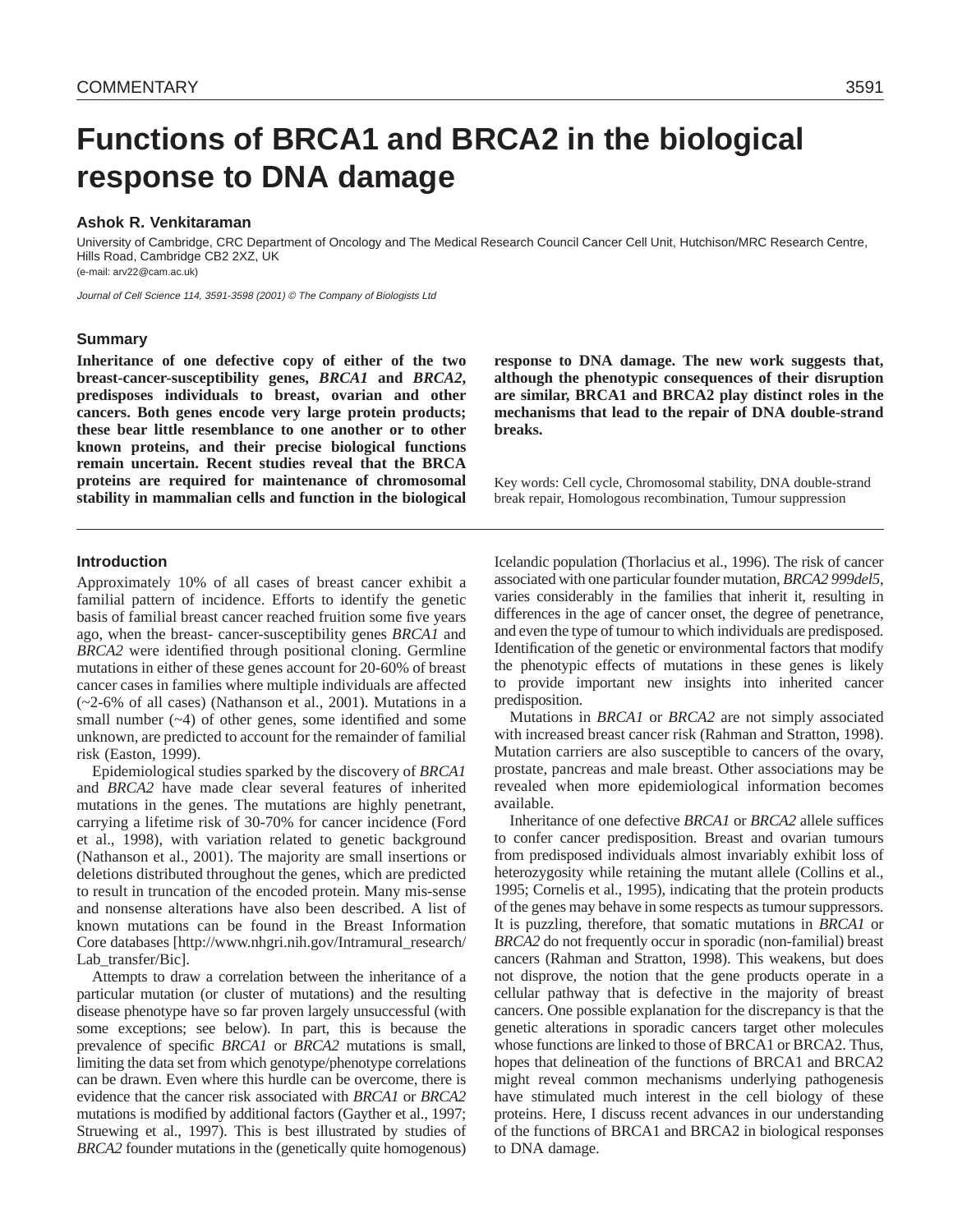# 3592 JOURNAL OF CELL SCIENCE 114 (20)



**Fig. 1.** Features of the BRCA proteins. The N-terminal RING domain, nuclear localisation signal (NLS) and C-terminal BRCT domains of BRCA1 are shown, as are the eight BRC repeat motifs in BRCA2. Modified from Venkitaraman, 2001 with the permission of Elsevier Science Ltd (Venkitaraman, 2001).

# **Proteins encoded by the breast cancer genes**

BRCA1 and BRCA2 have very different primary sequences (Fig. 1). BRCA1 is a 1,863-residue protein of unknown structure and has a few identifiable features. An N-terminal RING domain has been implicated in several protein-protein interactions (for instance, with BARD1) (Wu et al., 1996). The C-terminus of BRCA1 contains two 95-residue (Koonin et al., 1996) BRCT (for **BRCA1** C-terminal) domains, which are also found in many other proteins involved in DNA repair and cell cycle regulation. The crystal structure of one of the two BRCT domains from the DNA repair protein XRCC1 (Huyton et al., 2000; Zhang et al., 1998) reveals a central, four-stranded βsheet, around which are three  $\alpha$ -helices. The contacts that mediate asymmetric dimerisation of the two BRCT domains of XRCC1 are predicted to involve residues in one of the  $\alpha$  helices. Similar contacts might also be important for heterodimerisation with other BRCT-domain proteins. The most C-terminal of the two BRCT domains of BRCA1 has sufficient sequence identity to be mapped onto the XRCC1 BRCT domain structure. Tumour-associated mutations in *BRCA1* are predicted to disrupt the folding or stability of the BRCT domain or to alter the putative interface for dimerization – this would be consistent with effects upon protein function (Zhang et al., 1998).

The 3,418 residue BRCA2 gene product does not exhibit significant similarity to any known protein (Fig. 1). Eight 30- 40 residue motifs (Bork et al., 1996) – the so-called BRC repeats – are encoded in exon 11 and conserved between several mammalian species, which suggests they have an essential function (Bignell et al., 1997). In fact, the BRC repeats have been shown to mediate the binding of BRCA2 to RAD51 (see below), a mammalian protein essential for DNA repair and genetic recombination.

# **Interactions between RAD51 and the BRCA proteins**

Despite the apparent dissimilarity in protein sequence and structure, there is considerable evidence that BRCA1 and BRCA2 have common biological functions. BRCA1 and BRCA2 exhibit similar patterns of expression and sub-cellular localisation. They are both expressed in many tissues in a cellcycle-dependent manner (Bertwistle et al., 1997; Blackshear et al., 1998; Connor et al., 1997b; Rajan et al., 1996; Sharan and Bradley, 1997); their levels are highest during S phase, which is suggestive of functions during DNA replication. Both are localised to the nucleus in somatic cells, where they co-exist in characteristic subnuclear foci that redistribute following DNA damage. In meiotic cells, both proteins co-localise to the

synaptonemal complexes of developing axial filaments (Chen et al., 1998a).

This pattern of expression and localisation is shared with RAD51, a mammalian homologue of the bacterial protein RecA, which is essential in *Escherichia coli* for the repair of DNA double-strand breaks (DSBs) by genetic recombination (Kowalczykowski, 2000). Indeed, both BRCA1 and BRCA2 have been reported to bind to RAD51. The BRCA2-RAD51 interaction is direct, in that it can be demonstrated in vitro with recombinant protein fragments (Chen et al., 1998b; Wong et al., 1997) and in the yeast two-hybrid system, and appears to be of relatively high stoichiometry. A C-terminal motif spanning residues 3196-3232 of murine BRCA2 has been shown to mediate binding of the protein to the first 98 residues of RAD51 in yeast two-hybrid assays (Sharan et al., 1997). However, an analogous region of human BRCA2, which is 95% identical to the murine sequence, does not bind RAD51 (Wong et al., 1997; Aihara et al., 1999).

The interaction of RAD51 with human BRCA2 is mediated primarily, if not exclusively, by the eight BRC repeats (Wong et al., 1997). Each repeat, with the exception of BRC5 and BRC6, can bind individually to RAD51 in two-hybrid assays, as well as in vitro when expressed as a GST fusion protein. Their relative RAD51-binding capacities vary considerably (Chen et al., 1999), BRC4 being about four times as active as BRC1 in two-hybrid assays. PCR mutagenesis defines a binding consensus of about 30 residues present in both BRC1 and BRC4. Interestingly, despite the conservation of this core motif, different residues appear to be important in BRC1 and BRC4 for RAD51 binding. This, and the large difference in the affinity for RAD51, indicates that the mode of interaction of BRC1 or BRC4 with RAD51 could be quite distinct.

A region encompassing residues 758-1064 in BRCA1 was first reported to be involved in its interaction with RAD51 (Scully et al., 1997). It remains unclear, however, whether the two proteins can bind directly. Co-immunoprecipitation from cell extracts reveals an interaction of low stoichiometry, which has not yet been demonstrated in yeast two-hybrid assays or in vitro with recombinant proteins.

BRCA1 and BRCA2 co-localise in mitotic and meiotic cells (Chen et al., 1998a) and physically associate with one another through a region in BRCA1 (residues 1314-1863) distinct from that reported to bind to RAD51. Again, the interaction may not be direct, and it appears to involve a small fraction (perhaps 2- 5%) of the total cellular pool of each protein. Moreover, recent efforts to characterise the protein complex associated with BRCA1 by biochemical purification and mass spectroscopy do not report the presence of appreciable amounts of either RAD51 or BRCA2 (Wang et al., 2000).

Thus, of the reported physical interactions between BRCA1, BRCA2 and RAD51, the BRCA2-RAD51 interaction appears to be the best established. Tantalising though existing evidence may be, it remains to be firmly demonstrated that BRCA1 functions together with BRCA2 and RAD51 in a multimolecular complex, and the functional significance of their reported interactions is yet to be rigorously defined.

# **BRCA1 and BRCA2 participate in the biological response to DNA damage**

Inevitably, the suggestion that BRCA1 and BRCA2 co-localise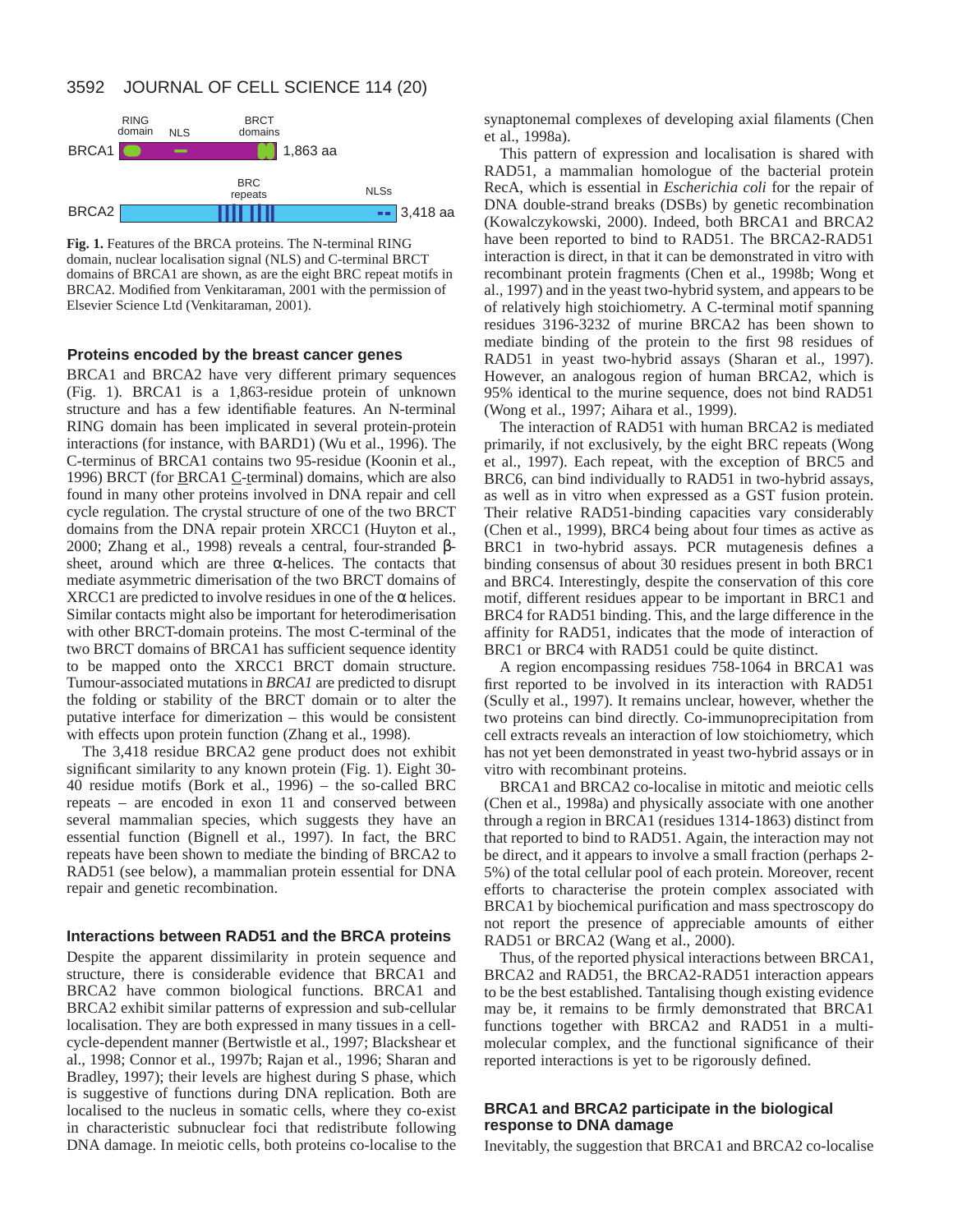with RAD51 provoked speculation that they participate in some aspect of the cellular response to DNA damage. Direct evidence for such a function has come from studies on cells that harbour mutations in the breast-cancer-susceptibility genes.

The cellular response to DNA damage involves the activation of cell cycle checkpoints and the recruitment of the machinery for DNA repair, processes that are intimately linked to one another. Failure to activate these checkpoints or DNA repair following DNA damage manifests as increased sensitivity to genotoxic agents. Indeed, *Brca1*-deficient and *Brca2*-deficient murine cells exhibit hypersensitivity to genotoxins such as X-rays (Connor et al., 1997a; Patel et al., 1998; Sharan et al., 1997; Xu et al., 1999b), confirming an essential role for the two proteins in the response to DNA damage.

# **The role of BRCA1 and BRCA2 in DNA doublestrand break repair**

The X-ray sensitivity of cells lacking BRCA1 or BRCA2 suggests they have a defect in the repair of DSBs, the major lesion inflicted by ionising radiation. Mammalian cells use several mechanisms (Karran, 2000) to repair DSBs, in particular non-homologous end joining (NHEJ) and homologous recombination. NHEJ, which culminates in the ligation of broken DNA fragments without regard to the homology of sequences at their ends, is critically dependent on the DNA-dependent protein kinase (DNA-PK) and its accessory molecules Ku70 and Ku80. By contrast, DSB repair by homologous recombination is achieved through the exchange of genetic information between the damaged template and a homologous DNA sequence, such as that found on a sister chromatid. Its mechanism in mammalian cells is poorly understood. In yeast, recombination is dependent upon the *RAD52* epistasis group of genes, which encode not only yeast Rad51p but also Rad52p, Rad54p, Rad55p, Rad57p, Rad59p and the Mre11p/Xrs2p-Rad50 complex. There is increasing evidence that the mammalian homologues of these yeast genes roles play roles similar to those of their yeast counterparts.

Several lines of evidence now indicate that BRCA2 is not essential for DSB repair by NHEJ. For instance, V(D)J rearrangement of antibody or T cell receptor genes in developing lymphocytes, an NHEJ reaction that requires DNA-PK, Ku70 and Ku80, proceeds to completion in murine cells that harbour a targeted truncation in *Brca2* (Patel et al., 1998). Moreover, protein extracts from human BRCA2-deficient cells retain the ability to carry out DNA-PK-dependent NHEJ reactions in vitro (Yu et al., 2000).

There is now good evidence that BRCA2 is essential for DSB repair by homologous recombination. Cells that contain truncated *Brca2* progressively accumulate aberrations in chromosome structure during passage in culture; these typically include tri-radial and quadri-radial chromosomes as well as chromosome breaks (Patel et al., 1998). The radial structures, pathognomonic of human diseases such as Bloom's syndrome and Fanconi's anaemia, mark defects in mitotic recombination. The formation of nuclear foci containing RAD51 after exposure to DNA damage, putative sites for recombination repair, is compromised by BRCA2 deficiency (Chen et al., 1999; Yu et al., 2000; Yuan et al., 1999). Finally, *Brca2*-negative cells exhibit deficient homologous recombinational (but not NHEJ) repair of DSBs introduced by the yeast endonuclease I-SceI into chromosomally integrated substrates (Moynahan et al., 2001).

Chromosomal aberrations similar to those reported in BRCA2-deficient cells are also induced by loss of BRCA1 (Xu et al., 1999b). Moynahan et al. have demonstrated that BRCA1 participates in DSB repair by homologous recombination, using *Brca1*-deficient cells (Moynahan et al., 1999). These experiments demonstrate that NHEJ is not compromised – and may in fact be increased – by the disruption of *Brca1*.

The roles played by BRCA1 and BRCA2 in DSB repair by homologous recombination appear to be somewhat different. Available evidence indicates a more direct role for BRCA2 in this mechanism. Indeed, recent results suggest that BRCA2 controls the intracellular transport and function of RAD51. In BRCA2-deficient cells, RAD51 (which does not contain a consensus nuclear localisation signal) is inefficiently transported into the nucleus, which suggests that one function of BRCA2 is to move RAD51 from its site of synthesis to its site of activity (Davies et al., 2001). In addition, BRCA2 also appears to control the enzymatic activity of RAD51.

RAD51 efficiently coats DNA substrates to form ordered nucleoprotein filaments, key intermediates in homologousstrand pairing and exchange reactions (Baumann et al., 1996; Sung and Robberson, 1995). Addition of peptides containing the RAD51-binding BRC repeat BRC3, BRC4 or BRC7 inhibits nucleoprotein filament formation in vitro (Davies et al., 2001). Cancer-associated mutants of the BRC peptides do not exhibit this inhibitory activity. Gel filtration experiments suggest that the binding of RAD51 to BRC peptides renders it incapable of undergoing multimerisation, an important step in filament formation. Collectively – and surprisingly – these observations suggest that the BRCA2-RAD51 complex in vivo us unable to promote homologous recombination.

How can we reconcile these in vitro findings with the genetic data indicating that BRCA2 is essential for DSB repair by recombination? One possible explanation (Fig. 2) is that the BRCA2-RAD51 complex exists in at least two states in vivo: an 'inactive' state, which prevents the promiscuous binding of single-strand DNA by RAD51; and an active state in which RAD51 can form nucleoprotein filaments and is delivered to sites of DNA damage by BRCA2. The necessity for an 'inactive' BRCA2-RAD51 complex may stem from the frequent creation of single-stranded DNA during normal DNA metabolism, which must not inappropriately evoke a DNA damage response. Transition from the inactive to the active state might involve release of RAD51 from BRCA2 through post-translational modifications, such as protein phosphorylation by DNA-damage-activated kinases (e.g. ATM and ATR; Fig. 2).

This model is hypothetical, and numerous limitations are evident. Not all intracellular RAD51 is in complex with BRCA2; several distinct RAD51 pools, whose activity and localisation are regulated in distinct ways might therefore exist. The mode by which inactive RAD51 bound to BRCA2 could be converted to an active form at sites of DNA damage is not apparent. Does the transition involve release of RAD51 from BRCA2 binding or a change in the nature of their interaction? Finally, this model is based on biochemical studies using a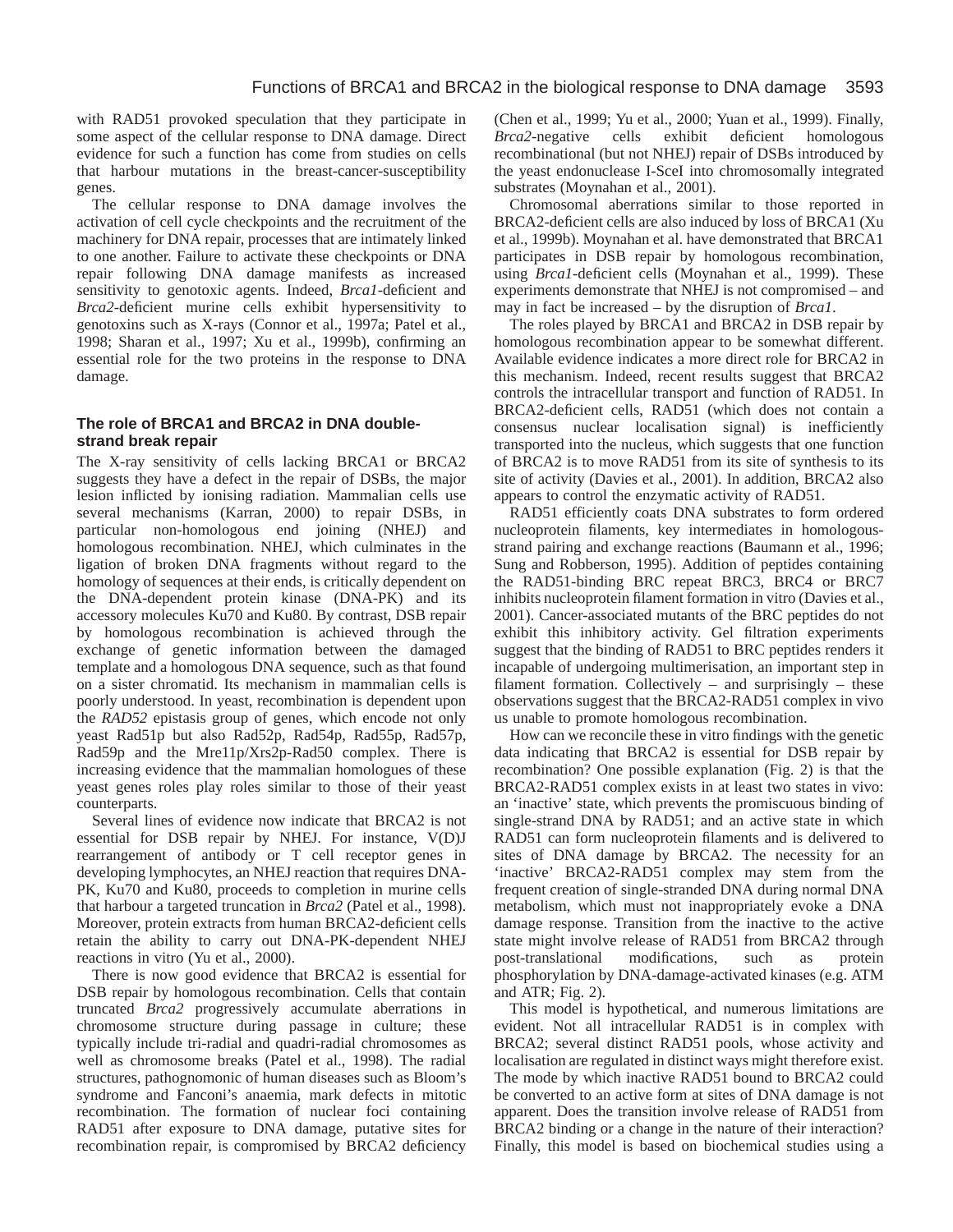**Fig. 2.** A model for the role of BRCA2 in DSB repair based on Davies et al. (Davies et al., 2001). As discussed in the text, an 'inactive' complex between BRCA2 and RAD51 in the nucleus undergoes transition to a form in which RAD51 is 'active' in forming nucleoprotein filaments at the sites of DNA damage. The transition may be induced after phosphorylation by kinases such as ATM or ATR activated by DNA damage. The precise role of BRCA1 in these events is unclear, but it is likely to have multiple functions in DNA damage responses. A single RAD51 molecule is shown bound to a single BRCA2 molecule for simplicity. Modified from Venkitaraman, with permission from Elsevier Science (Venkitaraman, 2001).



single BRC-repeat peptide. However, the BRCA2 molecule contains at least six BRC repeats that can bind RAD51. The in vitro results might therefore have only limited relevance. In particular, cancer-associated BRCA2 mutations affecting only a single BRC repeat occur, and it is difficult to see how they might affect RAD51 function in vivo. These limitations are not necessarily fatal, but underline the need for further studies on the cell biology of the BRCA2-RAD51 interaction.

BRCA1 is also essential for DSB repair by homologous recombination, but its mode of action is far less clear (Figs 2 and 3). It might not directly control RAD51 function, since the stoichiometry of their interaction is possibly low and does not appear to be greatly altered following DNA damage.

BRCA1 also physically associates, directly or indirectly, with proteins other than RAD51 whose yeast homologues are known to participate in recombination (Wang et al., 2000; Zhong et al., 1999). RAD50, together with its partners MRE11 and NBS1, have been reported (Zhong et al., 1999) to co-localise and coimmunoprecipitate with BRCA1, although it is not universally accepted that localisation to foci is dependent upon BRCA1 (Wu et al., 2000). RAD50 can also be detected in appreciable amounts in the complex of proteins that copurify with BRCA1 in large-scale biochemical experiments (Wang et al., 2000).

Recent work suggests that BRCA1 regulates the activity of the RAD50-MRE11-NBS1 complex (Paull et al., 2001). The exonucleolytic activity of the complex – mediated by MRE11 – may be important for the creation of resected single-stranded DNA at sites of DSB repair by homology-directed mechanisms (Haber, 1998). BRCA1 binds DNA directly and, when it does so, it becomes an inhibitor of MRE11 activity (Paull et al., 2001). How such a mechanism might assist in DNA repair remains to be elucidated. However, the RAD50-MRE11-NBS1 complex works

proximally in the biological pathways that sense and signal the presence of DSBs, resulting in the activation of cell cycle checkpoints. The interaction of BRCA1 with this complex suggests functions at a similar, proximal level (Fig. 3).

#### **Activation of DNA damage checkpoints**

Much evidence supports the possibility that the products of the breast-cancer-susceptibility genes are involved in activation of DNA damage checkpoints. Disruption of *Brca1* in murine cells results in abnormalities of checkpoint enforcement in G2/M phase of the cell cycle (Xu et al., 1999b). Studies (Carr, 2000) in yeast models have identified a group of four protein kinases



**Fig. 3.** Protein partners of BRCA1 in DNA damage responses. There is accumulating evidence that BRCA1 performs multiple functions in the cellular response to DNA damage through its interactions with different protein partners. The list of BRCA1 interacting proteins indicated here is not exhaustive but illustrates points made in the text.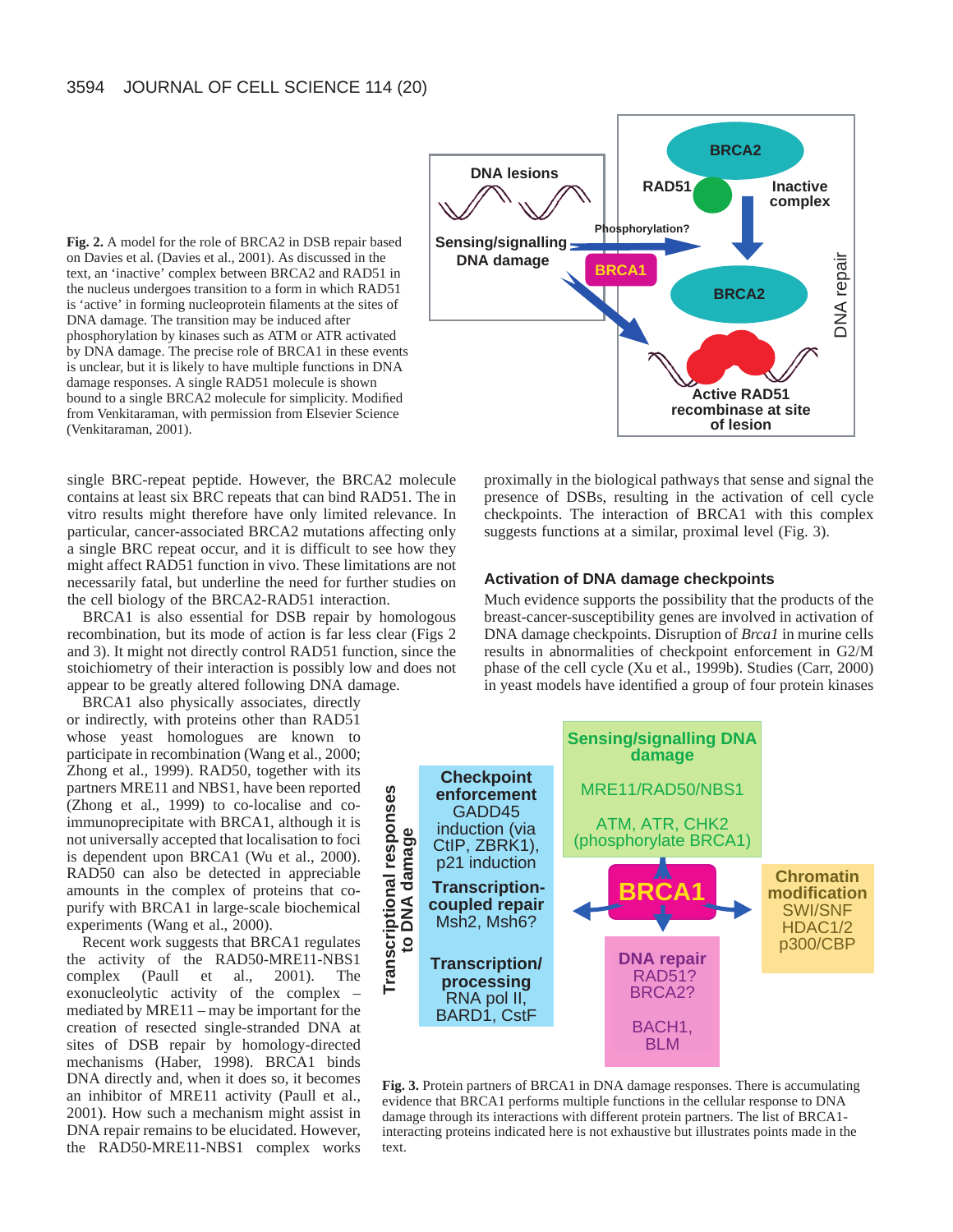whose activation is essential for these checkpoints: Rad3p/Mec1p, Tel1p, Chk1p and Cds1p/Rad53p. Each has a well-conserved mammalian homologue, ATM, ATR, Chk1 and Chk2, respectively. BRCA1 is a target for phosphorylation by several checkpoint kinases, and these modifications are essential for the proper response to DNA damage induced by γ-radiation (Fig. 3).

*ATM*, the gene mutated in the human disease ataxia telangiectasia, encodes a molecule related to the phosphoinositide 3-kinases (Shiloh, 2001). Several of the manifestations of ATM deficiency – at the cellular and the organismal level – are remarkably similar to those induced by loss of *BRCA1*. ATM patients and heterozygotes are predisposed to cancer, including breast cancer. ATM-deficient cells exhibit chromosomal instability and have compromised abilities to respond to genotoxic agents. After γ-radiation, ATM phosphorylates BRCA1 on several serine residues clustered in its C-terminal region (Cortez et al., 1999; Gatei et al., 2001). Replacement of two of these residues (Ser1423 and Ser1524) with alanine is enough to abrogate the function of *BRCA1* in the radiation response. That BRCA1 phosphorylation is defective in ATM-deficient cells provides a rationale for the similarity in the clinical and cellular manifestations caused by dysfunction of either of these proteins.

The cellular effects of ATM activation are mediated at least in part through a downstream effector, the Chk2 kinase. Chk2 directly phosphorylates a serine residue in BRCA1, Ser988, distinct from those that are ATM targets (Lee et al., 2000). Again, this modification appears to be essential in the cellular response to ionising radiation, which is compromised by the Ser988Ala substitution. Interestingly, the redistribution of BRCA1 that usually follows DNA damage does not occur in the Ser988Ala mutant. Thus, Chk2 phosphorylation may exert its effect on BRCA1 function by modifying its intracellular localisation.

Emerging evidence, which cannot be reviewed here owing to space limitations, indicates that the mammalian checkpoint kinases ATM, ATR, Chk1 and Chk2 phosphorylate an overlapping set of target proteins. Distinct patterns of target phosphorylation are triggered by different stimuli, such as ionising radiation and UV light. The functional significance of differential phosphorylation is not yet clearly understood but is perhaps best characterised in the case of the tumour suppressor protein p53 (Banin et al., 1998; Canman et al., 1998; Tibbetts et al., 1999). BRCA1 is probably also phosphorylated in a similar manner, by different combinations of the four checkpoint kinases in response to different stimuli. Recent data are consistent with this prediction (Gatei et al., 2001; Tibbetts et al., 2000).

Disruption of *Brca2*, in contrast to *Brca1*, does not appear to have a marked effect on cell cycle checkpoint enforcement (Patel et al., 1998). As yet, it is unclear whether BRCA2 undergoes phosphorylation by checkpoint kinases following DNA damage, but this seems likely. There is, however, some evidence that BRCA2 is involved in the regulation of metaphase progression, although it is unclear whether this proposed role is relevant to DNA damage responses*.* BRCA*2* can be co-immunoprecipitated with the BubR1 kinase involved in regulating the metaphase-to-anaphase transition during mitosis and can be phosphorylated by BubR1 in vitro, although it remains to be established whether this modification is

functionally relevant (Futamura et al., 2000). Inactivation of the metaphase-to-anaphase surveillance mechanism mediated by BubR1 reverses proliferative arrest and fosters tumorigenesis in *BRCA2*-deficient cells (Lee et al., 1999). Finally, BRCA2 exists (Marmorstein et al., 2001) in a highmolecular-weight protein complex with a novel DNA-binding protein, BRAF35, which binds preferentially to branched DNA structures. BRAF35 and BRCA2 co-localise to condensing chromosomes, and injection of antibodies against BRCA2 delays metaphase progression.

# **Modulation of chromatin and DNA structure**

Recent data indicate that BRCA1 contributes to DNA damage responses through its interaction with enzymes that alter chromatin and DNA structure (Fig. 3). Biochemical characterisation of BRCA1-containing protein complexes reveals an association with SWI/SNF proteins that remodel chromatin (Bochar et al., 2000), with regulators of histone acetylation/deacetylation (Pao et al., 2000; Yarden and Brody, 1999) and with two DNA helicases – BLM (the product of the gene mutated in the disease Bloom's syndrome, which predisposes to cancer (Wang et al., 2000) and the novel helicase BACH1 (Cantor et al., 2001). How these interactions are relevant to the function of BRCA1 in DNA damage responses is currently the subject of speculation. Chromatin changes mediated in part by histone modification could affect the accessibility of DNA lesions to the repair machinery. BLM is believed to participate in DNA replication and recombination, whereas disruption of the BACH1-BRCA1 interaction impairs DNA repair (Cantor et al., 2001). There are intriguing but preliminary hints that these interactions are relevant to cancer predisposition. Bloom's syndrome is associated with cancer predisposition in multiple tissues (German, 1993), and heterozygous mutations in *BACH1* occur in a small number of breast cancers (Cantor et al., 2001).

# **Transcriptional responses to DNA damage and transcription-coupled DNA repair**

BRCA1 has been implicated in the transcriptional regulation of several genes activated in response to DNA damage (Fig. 3). These include those encoding the p21 CIP1 cyclindependent kinase inhibitor (Li et al., 1999; Somasundaram et al., 1997) and the GADD45 tumour suppressor (Harkin et al., 1999; Li et al., 2000; Zheng et al., 2000), both of which are downstream targets of the p53 pathway. *GADD45* regulation illustrates the complexity of the connections between BRCA1 and the cellular machinery for the response to DNA damage (Harkin et al., 1999; Li et al., 2000; Zheng et al., 2000). BRCA1 in association with a novel transcription factor, ZBRK1, which contains six Zn fingers and an N-terminal KRAB domain, forms a co-repressor complex at a sequence motif within the *GADD45* gene. X-irradiation triggers relief from this co-repression by provoking the dissociation of BRCA1 from the repressor complex, an event dependent upon ATM. Thus, BRCA1 serves to connect role of ATM in the sensing/signalling of DNA damage to the transcriptional regulation of *GADD45*.

BRCA1 might also be connected to the basal transcriptional machinery. It co-purifies with the RNA polymerase II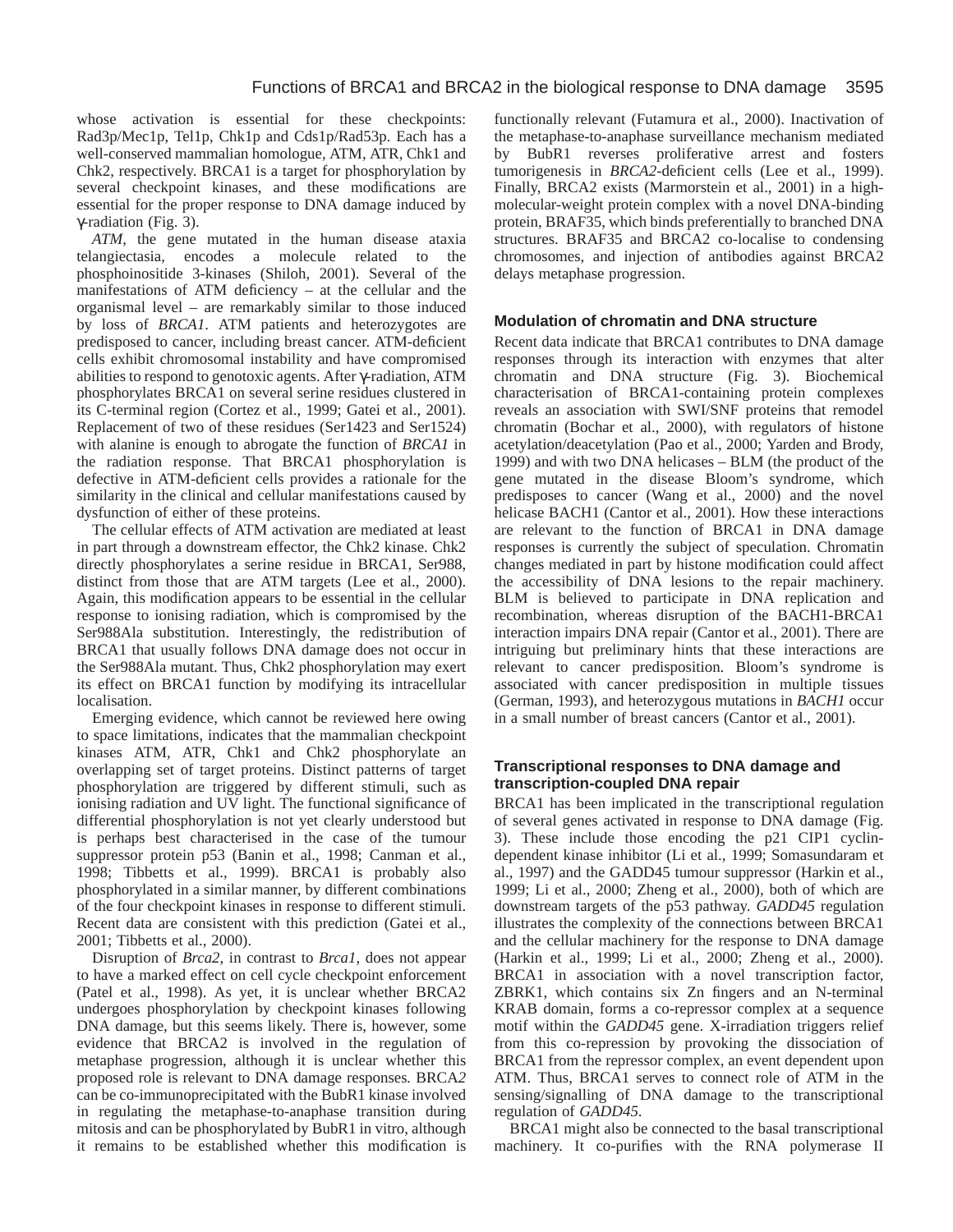#### 3596 JOURNAL OF CELL SCIENCE 114 (20)

holoenzyme through an interaction with a helicase component (Anderson et al., 1998). The biological relevance of this interaction is uncertain. One possibility is that it reflects a role for BRCA1 in transcription-coupled DNA repair, a process in which base lesions such as those following X-irradiation or oxidative base damage are removed preferentially from the transcribed DNA strand. BRCA1 is essential for transcriptioncoupled repair in murine (Gowen et al., 1998; Le Page et al., 2000) and human (Le Page et al., 2000) cells, although the nature of its contribution to the process is not understood. The notion that BRCA1 functions as a sensor/signaller of DNA damage is consistent with the observed interaction (Wang et al., 2000) between BRCA1 and the mismatch proteins Msh2 and Msh6, also essential for transcription-coupled repair, which bind to aberrant DNA structures including base mismatches or loops.

BARD1, which interacts with BRCA1 through the Nterminal RING domain, has been implicated in the control of RNA processing following DNA damage (Kleiman and Manley, 2001). The endonucleolytic cleavage of newly transcribed RNA that precedes polyadenylation is strongly but transiently inhibited after DNA damage in in vitro assays. In vivo, this might serve as a mechanism to avoid the expression of damaged genetic information. This inhibition is dependent upon BARD1 and, potentially, upon formation of a complex with BRCA1 and the polyadenylation factor CstF50 (Kleiman and Manley, 1999; Kleiman and Manley, 2001). Interestingly, the inhibition of RNA cleavage induced by DNA damage in vitro is prevented by a tumour-associated BARD1 mutation (Kleiman and Manley, 2001). These intriguing results suggest another way in which BRCA1 could modulate the transcriptional response to DNA damage. It is unclear whether the mechanism is in any way linked to the ability of the BARD1-BRCA1 complex to function as a ubiquitin ligase of (as yet) indeterminate specificity (Hashizume et al., 2001; Ruffner et al., 2001).

#### **No unified theory for BRCA protein function**

Clearly, although compelling evidence implicates both BRCA1 and BRCA2 in the response of mammalian cells to DNA damage, there is little sign that a single property or proteinprotein interaction underpins the essential function of either protein in this response. This is particularly so for BRCA1, for which there is evidence of involvement at multiple levels in the DNA damage response (Fig. 3). It might, by contrast, be reasonable to posit that the role of BRCA2 in control of the RAD51 recombinase, and through it in DNA repair by homologous recombination, constitutes a key function. This view will also probably prove simplistic if current circumstantial evidence that the roles of BRCA2 in normal mitotic progression and transcriptional regulation are relevant to DNA repair and chromosomal stability becomes more definitive.

Is there a single biological role that explains tumour suppression by the BRCA proteins? At least in the case of BRCA1, cancer-associated mutations affecting a number of different regions spanning the length of the protein have the common property of being unable to reconstitute DSB repair when expressed in BRCA1-deficient cells (Scully et al., 1999). This finding indicates that many of the protein-protein interactions of BRCA1 promote a common function. Equivalent data are not yet available for the BRCA2 protein. However, over 90% of cancer-associated mutations in *BRCA2* result in truncation of the protein. The identification of two conserved nuclear localisation signals in the extreme Cterminal 156 residues of BRCA2 suggests that most of these disease-causing mutants will be non-functional owing to cytoplasmic mis-localisation (Spain et al., 1999).

Other important issues connected with cancer predisposition by *BRCA* mutations are equally enigmatic. In humans, inheritance of one defective *BRCA* allele is enough to increase cancer predisposition. No defects have yet been identified in heterozygous cells that could explain their susceptibility to transformation. In fact, heterozygosity for *Brca* gene mutations causes no apparent increase in cancer risk in mouse models (Connor et al., 1997a; Cressman et al., 1999; Friedman et al., 1998; Xu et al., 1999a).

Perhaps the least understood feature of disease connected with *BRCA* mutations is its tissue specificity. Why should disruption of proteins expressed in many different tissues, which perform functions apparently fundamental to all cells, result in cancer predisposition in the breast and ovaries? Although it has been suggested that DSB repair by HR is particularly important in such tissues to remove DNA adducts known to be induced by hormones such as oestrogen, it is equally possible that the BRCA proteins have alternative functions unconnected to DNA repair whose loss fosters transformation. There are already some intriguing but highly speculative hints that BRCA1 is essential for ductal morphogenesis (Xu et al., 1999a) in the developing breast and that BRCA1 or BRCA2 regulates the growth response to oestrogen receptor signaling (Bennett et al., 2000; Fan et al., 1999). Further studies to address these issues will be essential to reveal how the BRCA proteins can function as tissuespecific tumour suppressors.

I thank members of my lab, past and present, for stimulating discussions regarding many of the topics discussed in this review. Our work is funded by the Medical Research Council and the Cancer Research Campaign. The generosity of the late Dr F. A. Zoellner in establishing the Zoellner Professorship of Cancer Research is gratefully acknowledged.

#### **References**

- **Aihara, H., Ito, Y., Kurumizaka, H., Yokoyama, S. and Shibata, T.** (1999). The N-terminal domain of the human Rad51 protein binds DNA: structure and a DNA binding surface as revealed by NMR. *J. Mol. Biol.* **290**, 495- 504.
- **Anderson, S. F., Schlegel, B. P., Nakajima, T., Wolpin, E. S. and Parvin, J. D.** (1998). BRCA1 protein is linked to the RNA polymerase II holoenzyme complex via RNA helicase A. *Nat. Genet.* **19**, 254-256.
- **Banin, S., Moyal, L., Shieh, S., Taya, Y., Anderson, C. W., Chessa, L., Smorodinsky, N. I., Prives, C., Reiss, Y., Shiloh, Y. and Ziv, Y.** (1998). Enhanced phosphorylation of p53 by ATM in response to DNA damage. *Science* **281**, 1674-1677.
- **Baumann, P., Benson, F. E. and West, S. C.** (1996). Human Rad51 protein promotes ATP-dependent homologous pairing and strand transfer reactions in vitro. *Cell* **87**, 757-766.
- **Bennett, L. M., McAllister, K. A., Malphurs, J., Ward, T., Collins, N. K., Seely, J. C., Gowen, L. C., Koller, B. H., Davis, B. J. and Wiseman, R. W.** (2000). Mice heterozygous for a Brca1 or BRCA2 mutation display distinct mammary gland and ovarian phenotypes in response to diethylstilbestrol. *Cancer Res*. **60**, 3461-3469.
- **Bertwistle, D., Swift, S., Marston, N. J., Jackson, L. E., Crossland, S.,**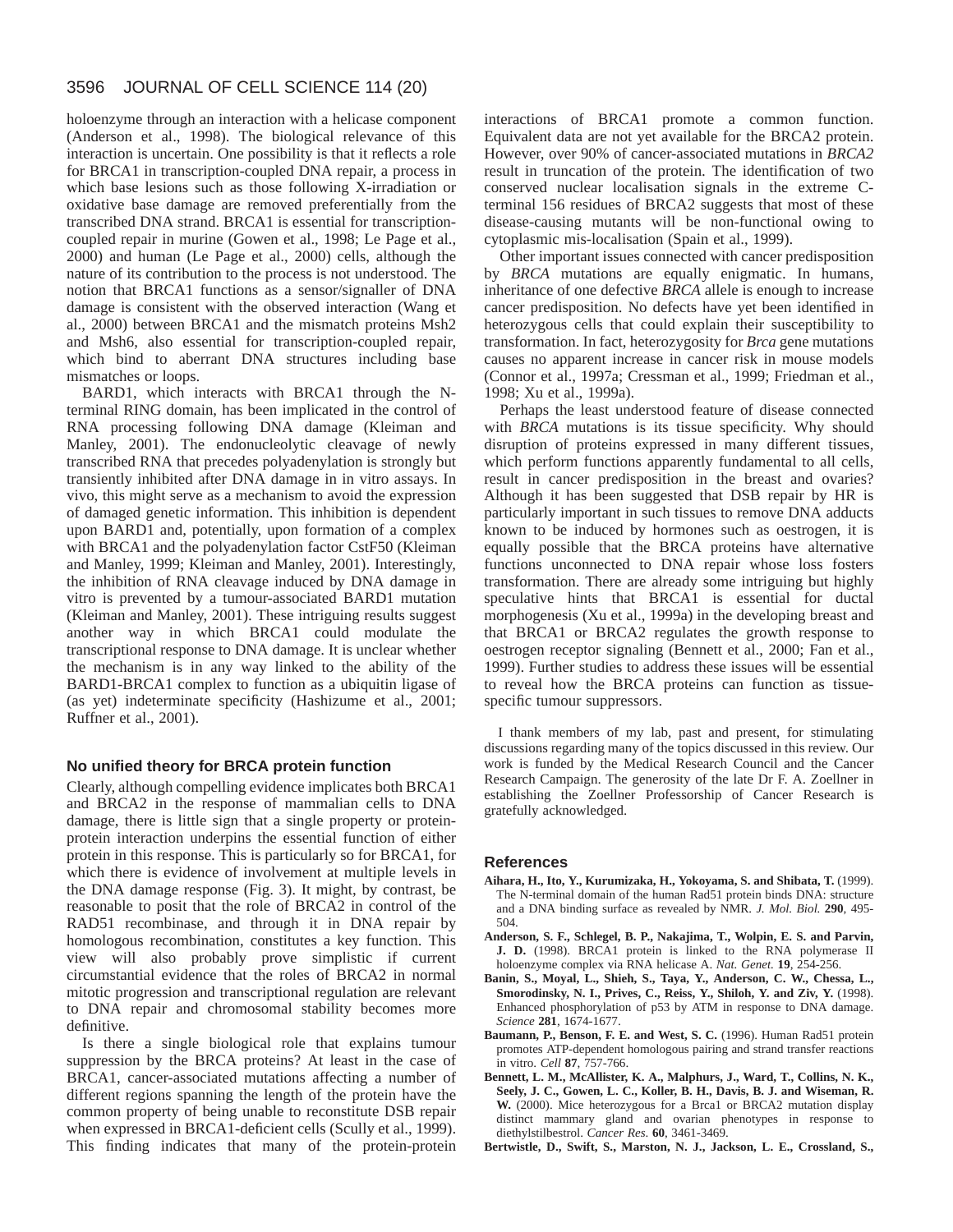**Crompton, M. R., Marshall, C. J. and Ashworth, A.** (1997). Nuclear location and cell cycle regulation of the BRCA2 protein. *Cancer Res*. **57**, 5485-5489.

- **Bignell, G., Micklem, G., Stratton, M. R., Ashworth, A. and Wooster, R.** (1997). The BRC repeats are conserved in mammalian BRCA2 proteins. *Hum Mol. Genet*. **6**, 53-58.
- **Blackshear, P. E., Goldsworthy, S. M., Foley, J. F., McAllister, K. A., Bennett, L. M., Collins, N. K., Bunch, D. O., Brown, P., Wiseman, R. W. and Davis, B. J.** (1998). Brca1 and BRCA2 expression patterns in mitotic and meiotic cells of mice. *Oncogene* **16**, 61-68.
- **Bochar, D. A., Wang, L., Beniya, H., Kinev, A., Xue, Y., Lane, W. S., Wang, W., Kashanchi, F. and Shiekhattar, R.** (2000). BRCA1 is associated with a human SWI/SNF-related complex: linking chromatin remodeling to breast cancer. *Cell* **102**, 257-265.
- **Bork, P., Blomberg, N. and Nilges, M.** (1996). Internal repeats in the BRCA2 protein sequence [letter]. *Nat. Genet.* **13**, 22-23.
- **Canman, C. E., Lim, D. S., Cimprich, K. A., Taya, Y., Tamai, K., Sakaguchi, K., Appella, E., Kastan, M. B. and Siliciano, J. D.** (1998). Activation of the ATM kinase by ionizing radiation and phosphorylation of p53. *Science* **281**, 1677-1679.
- **Cantor, S. B., Bell, D. W., Ganesan, S., Kass, E. M., Drapkin, R., Grossman, S., Wahrer, D. C., Sgroi, D. C., Lane, W. S., Haber, D. A. and Livingston, D. M.** (2001). BACH1, a novel helicase-like protein, interacts directly with BRCA1 and contributes to its DNA repair function. *Cell* **105**, 149-160.
- **Carr, A. M.** (2000). Cell cycle. Piecing together the p53 puzzle. *Science* **287**, 1765-1766.
- **Chen, C. F., Chen, P. L., Zhong, Q., Sharp, Z. D. and Lee, W. H.** (1999). Expression of BRC repeats in breast cancer cells disrupts the BRCA2-Rad51 complex and leads to radiation hypersensitivity and loss of G<sub>2</sub>/M checkpoint control. *J. Biol. Chem.* **274**, 32931-32935.
- **Chen, J., Silver, D. P., Walpita, D., Cantor, S. B., Gazdar, A. F., Tomlinson, G., Couch, F. J., Weber, B. L., Ashley, T., Livingston, D. M. and Scully, R.** (1998a). Stable interaction between the products of the BRCA1 and BRCA2 tumor suppressor genes in mitotic and meiotic cells. *Mol. Cell* **2**, 317-328.
- **Chen, P. L., Chen, C. F., Chen, Y., Xiao, J., Sharp, Z. D. and Lee, W. H.** (1998b). The BRC repeats in BRCA2 are critical for RAD51 binding and resistance to methyl methanesulfonate treatment. *Proc. Natl. Acad. Sci. USA* **95**, 5287-5292.
- **Collins, N., McManus, R., Wooster, R., Mangion, J., Seal, S., Lakhani, S., Ormiston, W. and Daly, P. A.** (1995). Consistent loss of the wild-type allele in breast cancers from a family linked to the BRCA2 gene on chromosome 13q12-13. *Oncogene* **10**, 1673-1675.
- **Connor, F., Bertwistle, D., Mee, P. J., Ross, G. M., Swift, S., Grigorieva,** E., Tybulewicz, V. L. and Ashworth, A. (1997a). Tumorigenesis and a DNA repair defect in mice with a truncating BRCA2 mutation. *Nat. Genet.* **17**, 423-430.
- **Connor, F., Smith, A., Wooster, R., Stratton, M., Dixon, A., Campbell, E., Tait, T. M., Freeman, T. and Ashworth, A.** (1997b). Cloning, chromosomal mapping and expression pattern of the mouse BRCA2 gene. *Hum. Mol. Genet.* **6**, 291-300.
- **Cornelis, R. S., Neuhausen, S. L., Johansson, O., Arason, A., Kelsell, D., Ponder, B. A., Tonin, P., Hamann, U., Lindblom, A., Lalle, P. et al.** (1995). High allele loss rates at 17q12-q21 in breast and ovarian tumors from BRCAl-linked families. The Breast Cancer Linkage Consortium. *Genes Chromosomes Cancer* **13**, 203-210.
- Cortez, D., Wang, Y., Qin, J. and Elledge, S. J. (1999). Requirement of ATM-dependent phosphorylation of Brca1 in the DNA damage response to double-strand breaks. *Science* **286**, 1162-1165.
- **Cressman, V. L., Backlund, D. C., Hicks, E. M., Gowen, L. C., Godfrey, V. and Koller, B. H.** (1999). Mammary tumor formation in p53- and BRCA1-deficient mice. *Cell Growth Differ*. **10**, 1-10.
- **Davies, A. A., Masson, J. Y., McIlwraith, M. J., Stasiak, A. Z., Stasiak, A., Venkitaraman, A. R. and West, S. C.** (2001). Role of BRCA2 in control of the RAD51 recombination and DNA repair protein. *Mol. Cell* **7**, 273-282.
- **Easton, D. F.** (1999). How many more breast cancer predisposition genes are there? *Breast Cancer Res.* **1**, 14-17.
- **Fan, S., Wang, J., Yuan, R., Ma, Y., Meng, Q., Erdos, M. R., Pestell, R. G., Yuan, F., Auborn, K. J., Goldberg, I. D. and Rosen, E. M.** (1999). BRCA1 inhibition of estrogen receptor signaling in transfected cells. *Science* **284**, 1354-1356.
- **Ford, D., Easton, D. F., Stratton, M., Narod, S., Goldgar, D., Devilee, P., Bishop, D. T., Weber, B., Lenoir, G., Chang-Claude, J. et al.** (1998).

Genetic heterogeneity and penetrance analysis of the BRCA1 and BRCA2 genes in breast cancer families. The Breast Cancer Linkage Consortium. *Am. J. Hum. Genet.* **62**, 676-689.

- **Friedman, L. S., Thistlethwaite, F. C., Patel, K. J., Yu, V. P. C. C., Lee, H., Venkitaraman, A. R., Abel, K. J., Carlton, M. B., Hunter, S. M., Colledge, W. H. et al.** (1998). Thymic lymphomas in mice with a truncating mutation in BRCA2. *Cancer Res.* **58**, 1338-1343.
- **Futamura, M., Arakawa, H., Matsuda, K., Katagiri, T., Saji, S., Miki, Y. and Nakamura, Y.** (2000). Potential role of BRCA2 in a mitotic checkpoint after phosphorylation by hBUBR1. *Cancer Res.* **60**, 1531-1535.
- **Gatei, M., Zhou, B. B., Hobson, K., Scott, S., Young, D. and Khanna, K. K.** (2001). Ataxia telangiectasia mutated (ATM) kinase and ATM and Rad3 related kinase mediate phosphorylation of Brca1 at distinct and overlapping sites. In vivo assessment using phospho-specific antibodies. *J. Biol. Chem.* **276**, 17276-17280.
- **Gayther, S. A., Mangion, J., Russell, P., Seal, S., Barfoot, R., Ponder, B. A., Stratton, M. R. and Easton, D.** (1997). Variation of risks of breast and ovarian cancer associated with different germline mutations of the BRCA2 gene. *Nat. Genet.* **15**, 103-105.
- **German, J.** (1993). Bloom syndrome: a Mendelian prototype of somatic mutational disease. *Medicine* **72**, 393-406.
- **Gowen, L. C., Avrutskaya, A. V., Latour, A. M., Koller, B. H. and Leadon, S. A.** (1998). BRCA1 required for transcription-coupled repair of oxidative DNA damage. *Science* **281**, 1009-1012.
- **Haber, J. E.** (1998). The many interfaces of Mre11. *Cell* **95**, 583-586.
- **Harkin, D. P., Bean, J. M., Miklos, D., Song, Y. H., Truong, V. B., Englert, C., Christians, F. C., Ellisen, L. W., Maheswaran, S., Oliner, J. D. and Haber, D. A.** (1999). Induction of GADD45 and JNK/SAPK-dependent apoptosis following inducible expression of BRCA1. *Cell* **97**, 575-586.
- **Hashizume, R., Fukuda, M., Maeda, I., Nishikawa, H., Oyake, D., Yabuki,** Y., Ogata, H. and Ohta, T. (2001). The ring heterodimer brca1-bard1 is a ubiquitin ligase inactivated by a breast cancer-derived mutation. *J. Biol. Chem.* **276**, 14537-14540.
- **Huyton, T., Bates, P. A., Zhang, X., Sternberg, M. J. and Freemont, P. S.** (2000). The BRCA1 C-terminal domain: structure and function. *Mutat. Res.* **460**, 319-332.
- **Karran, P.** (2000). DNA double strand break repair in mammalian cells. *Curr. Opin. Genet. Dev.* **10**, 144-150.
- **Kleiman, F. E. and Manley, J. L.** (1999). Functional interaction of BRCA1 associated BARD1 with polyadenylation factor CstF-50. *Science* **285**, 1576- 1579.
- **Kleiman, F. E. and Manley, J. L.** (2001). The BARD1-CstF-50 interaction links mRNA 3′ end formation to DNA damage and tumor suppression. *Cell* **104**, 743-753.
- **Koonin, E. V., Altschul, S. F. and Bork, P.** (1996). BRCA1 protein products… Functional motifs… [letter]. *Nat. Genet.* **13**, 266-268.
- **Kowalczykowski, S. C.** (2000). Initiation of genetic recombination and recombination-dependent replication. *Trends Biochem. Sci.* **25**, 156-165.
- **Le Page, F., Randrianarison, V., Marot, D., Cabannes, J., Perricaudet, M.,** Feunteun, J. and Sarasin, A. (2000). BRCA1 and BRCA2 are necessary for the transcription-coupled repair of the oxidative 8-oxoguanine lesion in human cells. *Cancer Res.* **60**, 5548-5552.
- **Lee, H., Trainer, A. H., Thistlethwaite, F. C., Evans, M. J., Friedman, L. S., Ponder, B. A. J. and Venkitaraman, A. R.** (1999). Mitotic checkpoint inactivation fosters the transformation of cells lacking the breast cancer susceptibility gene BRCA2. *Mol. Cell.* **4**, 1-10.
- **Lee, J. S., Collins, K. M., Brown, A. L., Lee, C. H. and Chung, J. H.** (2000). hCds1-mediated phosphorylation of BRCA1 regulates the DNA damage response. *Nature* **404**, 201-204.
- **Li, S., Chen, P. L., Subramanian, T., Chinnadurai, G., Tomlinson, G., Osborne, C. K., Sharp, Z. D. and Lee, W. H.** (1999). Binding of CtIP to the BRCT repeats of BRCA1 involved in the transcription regulation of p21 is disrupted upon DNA damage. *J. Biol. Chem.* **274**, 11334-11338.
- **Li, S., Ting, N. S., Zheng, L., Chen, P. L., Ziv, Y., Shiloh, Y., Lee, E. Y. and Lee, W. H.** (2000). Functional link of BRCA1 and ataxia telangiectasia gene product in DNA damage response. *Nature* **406**, 210-215.
- **Marmorstein, L. Y., Kinev, A. V., Chan, G. K., Bochar, D. A., Beniya, H., Epstein, J. A., Yen, T. J. and Shiekhattar, R.** (2001). A human BRCA2 complex containing a structural DNA binding component influences cell cycle progression. *Cell* **104**, 247-257.
- **Moynahan, M. E., Chiu, J. W., Koller, B. H. and Jasin, M.** (1999). Brca1 controls homology-directed DNA repair. *Mol. Cell* **4**, 511-518.
- **Moynahan, M. E., Pierce, A. J. and Jasin, M.** (2001). BRCA2 is required for homology-directed repair of chromosomal breaks. *Mol. Cell* **7**, 263-272.